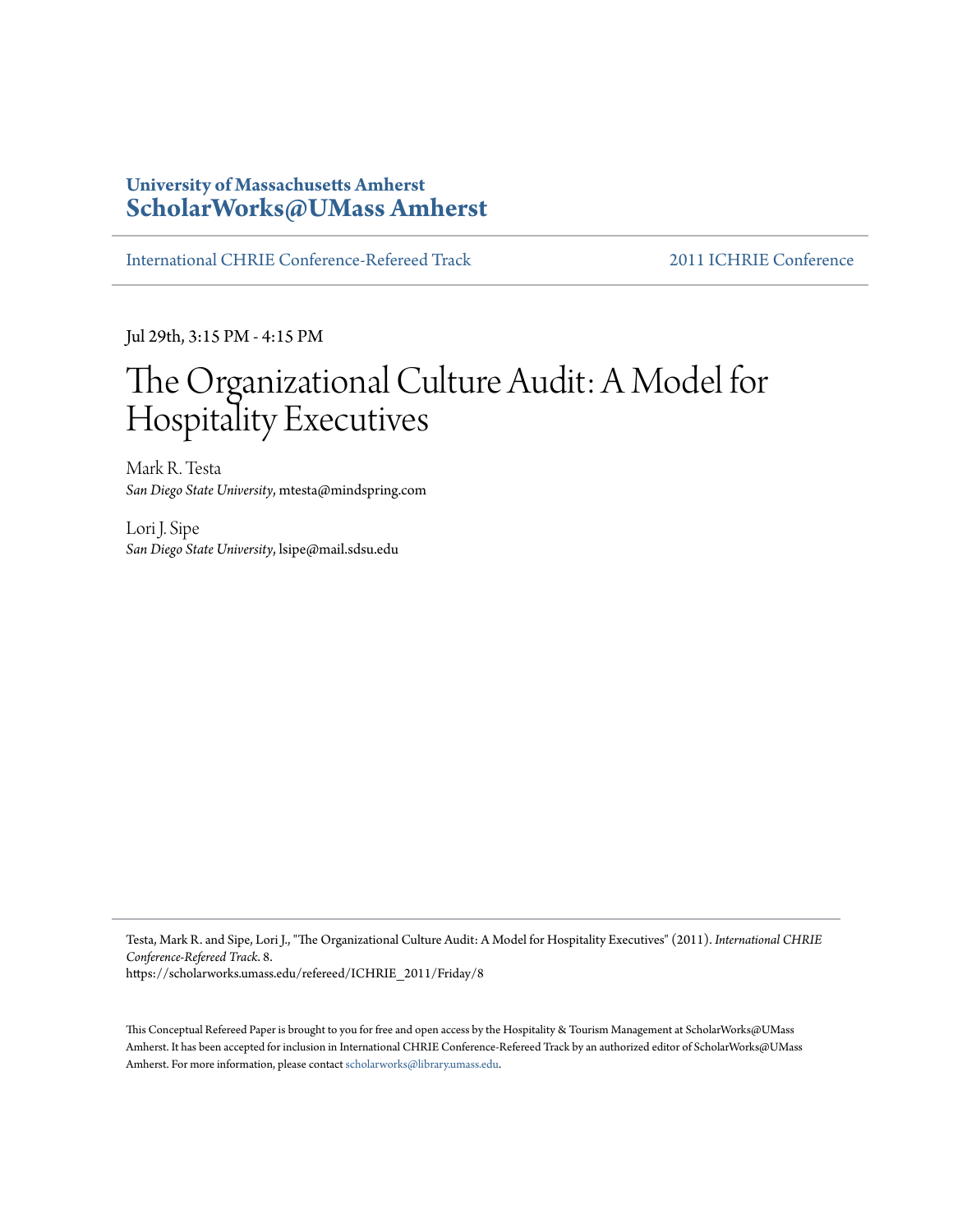#### Testa and Sipe: The Culture Audit

#### The Organizational Culture Audit: A Model for Hospitality Executives

#### Abstract

Development of a compelling organizational culture continues to be an imperative for hospitality executives. Identifying culture deficiencies or gaps is an important step in creating such a culture. The following study links theory with application providing a tool for researchers and practitioners as well. First, a conceptual model of cultural analysis is provided based on past research. Next, a five-step model analyzing ten cultural areas is proposed, and recommendations are provided for implementation in the hospitality environment.

Published by ScholarWorks@UMass Amherst, 2011

1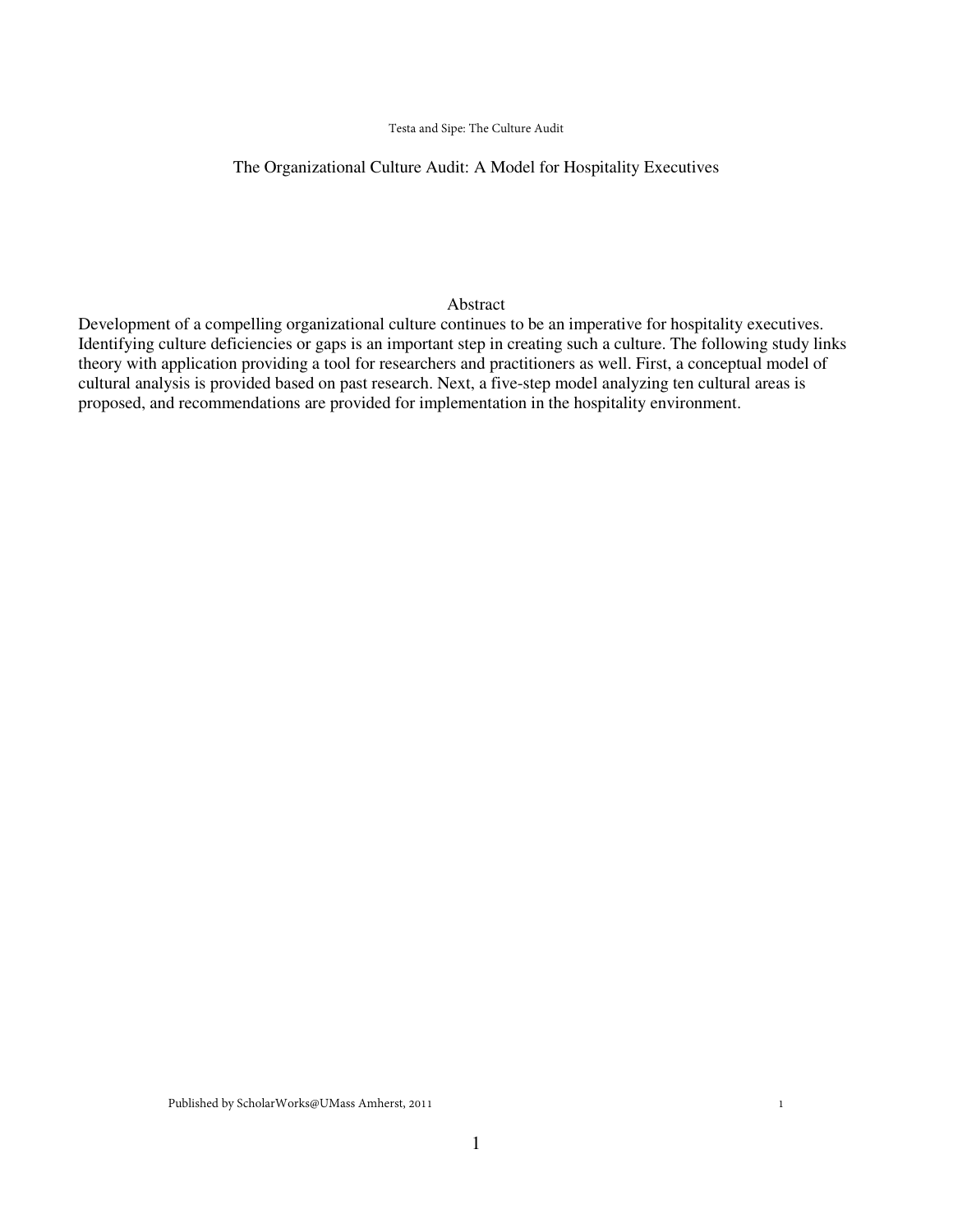#### **Introduction**

As competition increases and customers become more demanding, hospitality executives are faced with the *International CHRIE Conference-Refereed Track, Event 8 [2011]* dilemma of creating a sustainable competitive advantage. One method of developing such an advantage is to actively build a compelling organizational culture. This is well known by leading hospitality organizations with rich organizational cultures such as Southwest Airlines, Starbucks and Ritz Carlton, and is supported by some forty years of research (Schein, 1992). Whether termed "*corporate*" or "*organizational*" culture, the construct has become a mainstay variable in investigations of organizational development (Leidner and Kayworth, 2006; Schein, 2004; Trefry, 2006).

Past studies have looked extensively at the relationship between culture and important organizational variables including organizational performance (Kotter & Heskett, 1992; LeBlanc & Mills, 1995; Xenikou & Simosi, 2006), effectiveness (Denison & Mishra, 1995; Kemp & Dwyer, 2001), work-related attitudes (Bimbaum & Sommers, 1986) and profitability (Tidball, 1988). In the hospitality environment, service quality is a key factor in organizational success. It is becoming clear that customer treatment is a function of service employee treatment (Elmadag, Ellinger & Franke, 2008). Consequently, perceptions of organization culture should impact customer service behavior and customer satisfaction. Past research supports this notion finding an association with both service orientation (Kilic & Dursun, 2010) and service quality (Trivellas & Dargenidou, 2009).

 Since stronger organizational cultures exert greater influence on individual and group behavior (Trefry, 2006), hospitality organizations would do well to develop an effective, customer-oriented organizational culture. At the same time, assessing the reality of the organization's culture may be a difficult task. It is conceivable that hospitality executives can see their culture as positive and effective in spite of evidence to the contrary. A variety of reasons exist for failing to see contrary components of the organization. First, executives who demonstrate high levels of commitment to the organization and its goals may see themselves as an extension of the organization (Testa, 2001). Subsequently, identifying any negative factors related to the organization can be tantamount to selfcriticism. Self-theory suggests that individuals have a basic need to maintain a positive self-image to protect psychological well-being (Snyder & Williams, 1982; Sullivan, 1989). Whether conscious or unconscious, it is understandable that an executive would seek to protect the organization as he may seek to protect himself.

Difficulty in spotting cultural deficiencies is further supported by social identity theory (SIT) (Ashforth  $\&$ Mael, 1989). Social identity theory can be viewed synonymously with group identification. The theory suggests that individuals classify themselves based on the characteristics of the groups in which they belong (Ashforth  $\&$ Mael, 1989). Past research indicates that individuals who identify with a particular group (i.e., the organization) feel a strong attraction to the group as a whole (Stets & Burke, 2000). Consequently, individuals will act in concert with the group. In a practical sense, this suggests that executives would tend to avoid acting in a way counter to the organization and its needs. Although failing to see negative components of the organization may be harmful in the long-run, a consequence of SIT can be defense of the group and any negativity that threatens it.

Given the need for a strong, customer –focused organizational culture, the question becomes, what https://scholarworks.umass.edu/refereed/ICHRIE\_2011/Friday/8 specifically needs to be strengthened? The purpose of the current study is to provide a theoretical foundation for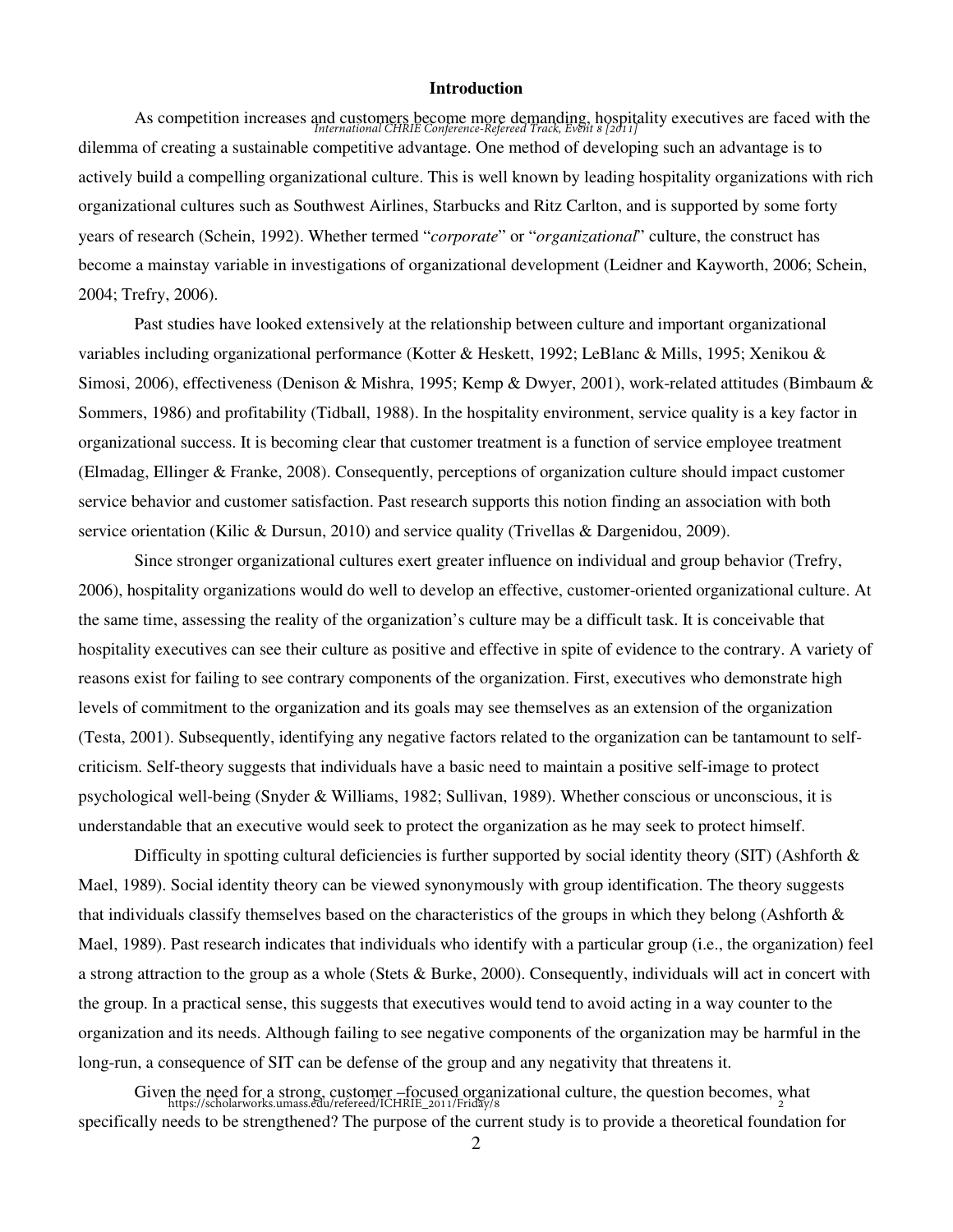cultural analysis. A five-step model of ten cultural indicators will be discussed in the context of extant research. Then, taking an applied approach, implementation will be discussed in the hospitality environment. It is hoped the Testa and Sipe: The Culture Audit model will provide direction for those seeking to further study cultural analysis as well as a useful tool for practitioners seeking to develop their organizational culture.

#### **Defining Organizational Culture**

In spite of many attempts, there has been no clear consensus about the definition and measurement of organizational culture among researchers and practitioners (Deshpande & Webster 1989). Indeed, an early study found no less than 164 varying definitions of culture (Kroeber &Kluckhohn, 1952, cited in Leidner and Kayworth, 2006). The ambiguity of culture as a construct is further illustrated by two schools of thought on how to approach culture. Some view the culture as "*something the organization has*" where others see it as "s*omething the organization is*" (Reichers & Schneider, 1990, p. 22; Smirchich, 1983). In the first instance, culture is used as a variable in the study of antecedents and outcomes. This allows comparison of organizations/cultures based on internal and external variables. In the second approach, the organization and the culture are indistinguishable. This "*root metaphor*" (Smirchich, 1983) approach is more descriptive in nature and identifies the meaning connected with the culture. Using an anthropological approach, the richness of an organizational culture is identified by shared cognition, shared symbols and unconscious processes (Driskill & Brenton, 2005). The current study seeks provide direction based on this school of thought.

Definitions of culture are both numerous and varying. Some definitions simply state the central notion of culture, and others include multiple components. Table 1 provides a summary of the various definitions of culture provided in the research.

| Author                        | <b>Definition</b>                                                     |  |
|-------------------------------|-----------------------------------------------------------------------|--|
| Rossi & O'Higgins (1980)      | "Culture is a system of shared cognitions or a system of knowledge    |  |
|                               | and beliefs."                                                         |  |
| Hofstede (1980)               | "The collective programming of the mind which distinguishes"          |  |
|                               | members of one human group from another."                             |  |
| Deal & Kennedy $(1982)$       | " the way things get done around here"                                |  |
|                               |                                                                       |  |
| Drennan (1992)                | "how things are done around here"                                     |  |
|                               |                                                                       |  |
| House, Wright & Aditya (1997) | "distinctive normative systems consisting of modal patterns of shared |  |
|                               | psychological properties among members of collectivities that result  |  |
|                               | in compelling common affective, attitudinal, and behavioral           |  |
|                               | orientations that are transmitted across generations and that         |  |
|                               | differentiate collectivities from each other."                        |  |
| Ogbonna & Lloyd (2002)        | "the collective sum of beliefs, values, meanings and assumptions that |  |
|                               | are shared by a social group and that help to shape the ways in       |  |
|                               | which they respond to each other and to their external environment."  |  |

Table 1 Definitions of organizational culture

Schein (1992) provides the most commonly cited definition of culture and will provide much of the foundation for the culture audit discussed here. Schein defines culture as: 3 Published by ScholarWorks@UMass Amherst, 2011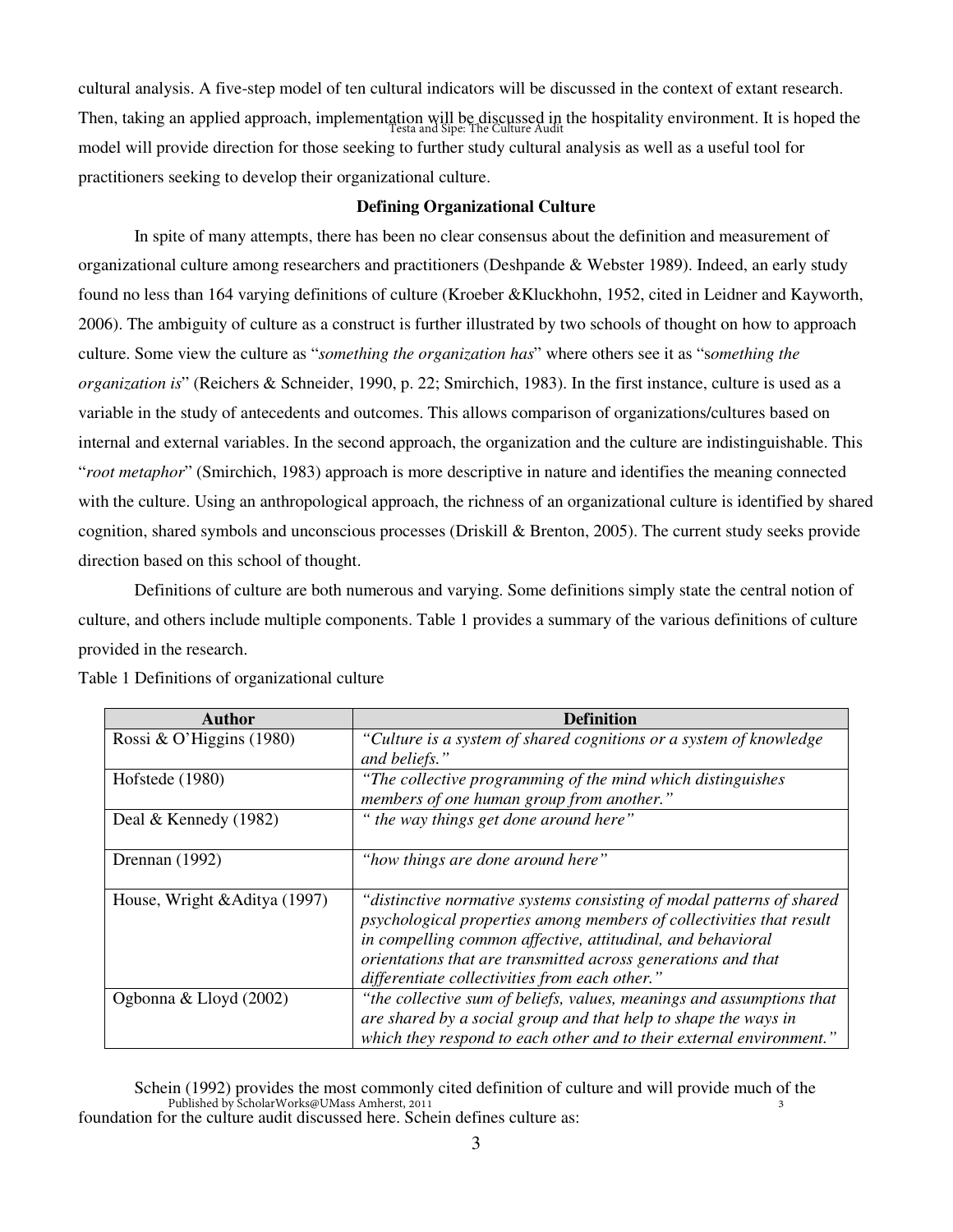*"a pattern of shared basic assumptions learned by a group as it solved its problems of external adaptation and internal integration which has worked well enough to be considered valid and*  therefore, to be taught to n**ew members as the correc**t way to perceived, think, and feel in relation *to those problems." (p. 12).* 

This definition identifies "assumptions" as the key component of organizational culture. An important message regarding culture is provided by Pettigrew (1990) in his summary of a collection of essays on climate and culture. The author notes that *"climate and culture are complex, multidimensional, and multilevel constructs"* (p. 421). As such they must be viewed at varying levels. Schein (2004) agrees providing three levels of culture which flow from the more physical to the more cognitive components as shown in Figure 1. Figure 1: Culture audit process based on Schein 2004 levels of culture model



At the first level are organizational artifacts. Artifacts refer to the things one might see, hear or feel when confronted with a new environment and are easily identifiable. For example, a standard guest greeting used by hotel employees or sign highlighting the importance of guest service may convey standards of conduct. Similarly, the physical environment, layout or climate may indicate what is acceptable or not acceptable in the work environment. Schein (2004) notes that while easily observable, these artifacts may be difficult to decipher. Put simply, symbols can be ambiguous, and subsequently may send mixed messages to the observer. For example, a new employee viewing a catering manager who follows rules and policies meticulously may only describe him or her as such if past experience allows it. If the employee previously worked at an organization with exceedingly strict rules and policies, he or she may interpret the new environment as lacking. Greater exposure to the culture's deeper levels and use of a variety of artifacts to craft an accurate depiction becomes important to counter ambiguity.

At the next level, Schein (2004) describes collective beliefs or values. Groups learn collectively and begin to create belief systems. For example, if an event manager uses technology to counter a difficult scheduling problem, the group may collectively believe that this is the appropriate way to confront such issues. Over time, these beliefs become ingrained in the culture and become both motivational and restrictive. Beliefs can be motivational in the sense that they can drive behavior, and restrictive because they may prevent a greater range of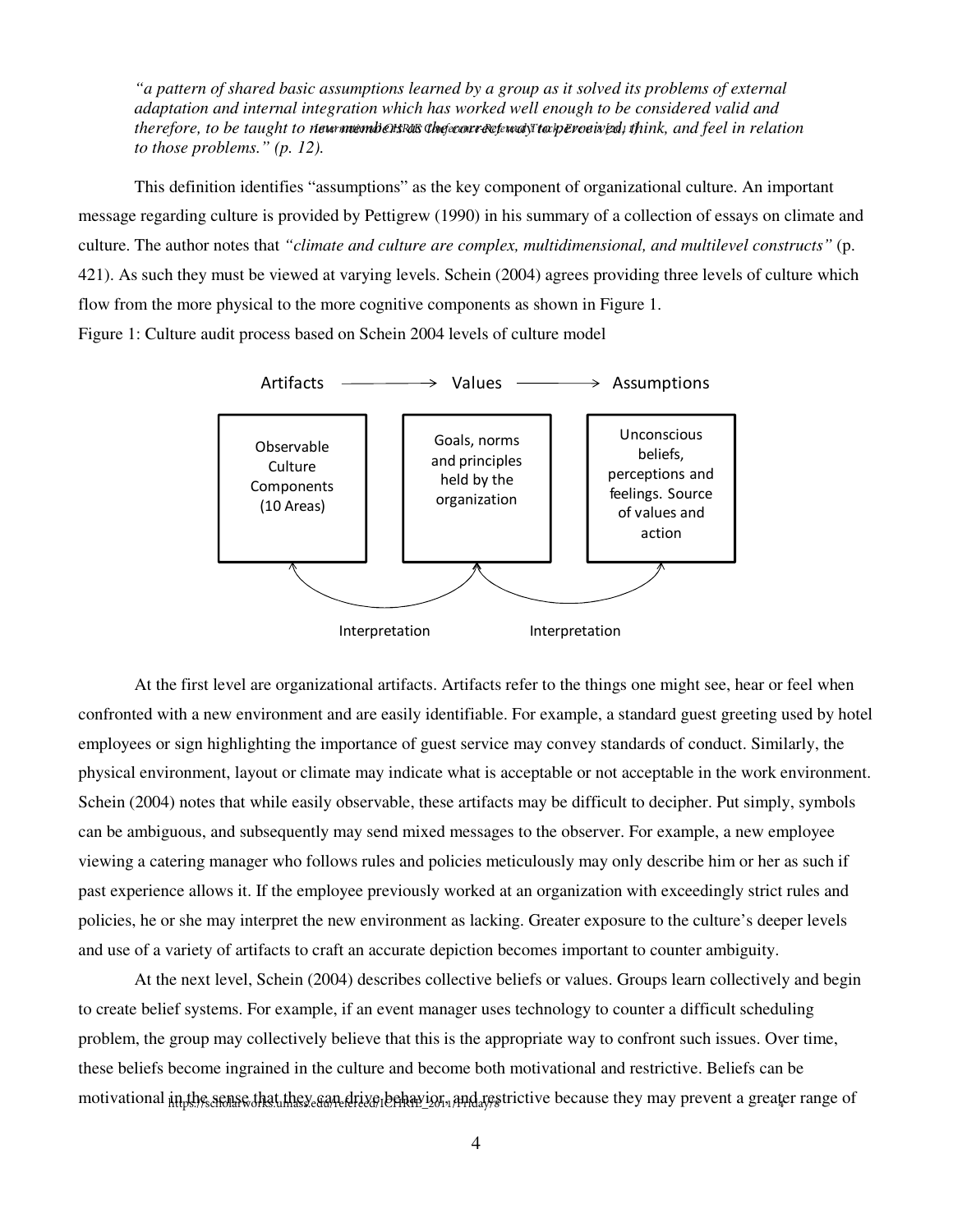choices or options in solving problems. An interesting conflict may emerge at the belief level when there is a disconnect between what the organization says it believes and what it actually does. Stated or espoused values are Testa and Sipe: The Culture Audit not always in sync with organizational action. For example, a hotel company that says it values customers, but continues to find ways to provide less personalized service quality or treats service employees poorly, may be out of sync. Similar to artifacts, beliefs can sometimes be so broad as to be ambivalent. A look at the assumptions made by the organization helps to clarify the culture.

At the deepest level, organizations make assumptions about how the world works and how it operates within it. These assumptions are created over time and provide behavioral influence. For example, if is assumed that customer satisfaction is predominantly determined by the technical components of service (i.e., speed of service, efficiency, etc.), the personal side of service quality may be discounted. Further, programs and plans made to increase organizational effectiveness may be greatly influenced. To the extent those assumptions are no longer valid, it becomes easy to see that poor decisions will result. This may be commonplace in an environment with a predominant "*way we do it around here*" mentality.

Figure 1 illustrates the linkage among the three levels discussed by Schein (2004). The figure also notes importance of interpretation. Given the influence of self-theory previously discussed, seeing the culture as it truly is becomes paramount. The culture audit is an applied method of assessing the synchronicity of these cultural levels and any inconsistencies that might exist. To that end, the goals of the audit are as follows:

- 1. To examine cultural artifacts and determine their consistency with espoused values and assumptions
- 2. To identify conflicts in espoused and actual beliefs and values.
- 3. To re-examine deeply held assumptions and identify their validity.
- 4. To develop an action plan for addressing inconsistencies in any of the cultural levels.

#### **Measuring Organizational Culture**

 In addition to ambiguity in defining organizational culture, no clear consensus exists regarding its measurement (Deshpande & Webster 1989). Such measurement can be difficult as Lund (2003) points out because shared assumptions reside beneath the conscious level. A variety of questionnaire measures exist attempting to assess culture such as the Organizational Culture Profile (Orielly et al., 1991) and the Organizational Values Congruence Scale (Enz, 1986), but tend to focus primarily on person-organization fit or compatibility. Furthermore, these measures do not specifically focus on service quality or dimensions that may be important in the service environment. Both Tepeci & Bartlett (2002) and Dawson, Abbott and Shoemaker (In Press) address this issue by providing measures which focus specifically on the hospitality industry, but also use the person-organization fit model. The issue with both groups of studies is that the person-organization fit model reveals individual attitudes towards the organization and does so in a quantitative way. Compatibility with the organization is not the same as a deficiency or failing effort in the organizations culture. Consequently, identification of deficits and actual change that needs to be addressed may be difficult. Going further, some criticism of questionnaire-based culture measures suggests they are too similar to job satisfaction measures (Hofstede, 1998; Johannesson, 1973). Published by ScholarWorks@UMass Amherst, 20115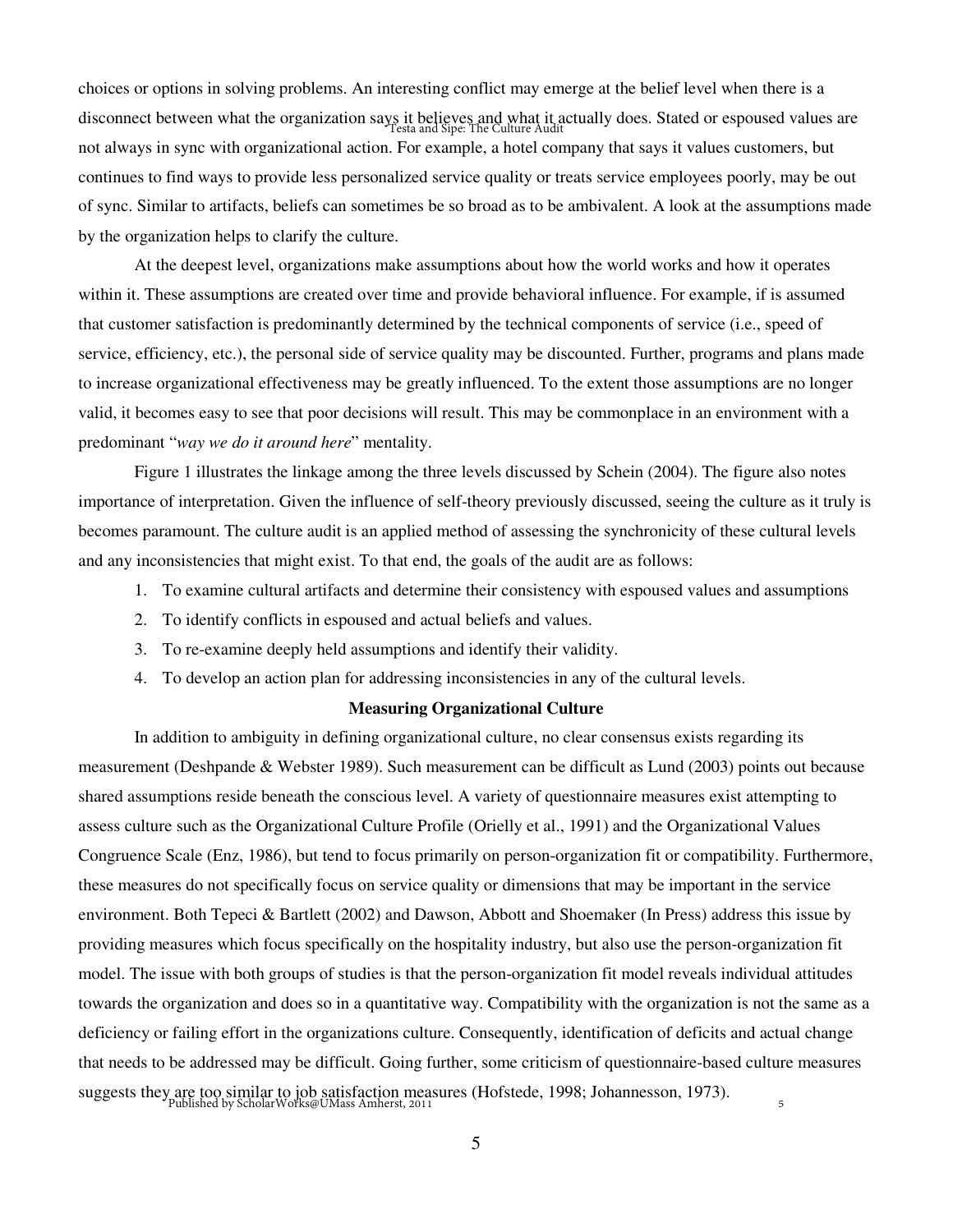Surprisingly, little direction is provided in the way of conducting a cultural audit, which would counter the limitations of questionnaire research. An early study by Wilkins (1983) provides some direction, but cannot be *International CHRIE Conference-Refereed Track, Event 8 [2011]* viewed as a managerial tool. Fletcher and Jones (1992) discuss cultural auditing in terms of measurement, and attempt to provide a quantitative formula for comparison. Driskill and Brenton's (2005) work is comprehensive and well-done, but takes a qualitative research approach which may not be directly suitable for managers or executives. An assessment that provides a richer analysis of various aspects of the hospitality organizational culture, particularly the service component may be useful. The proposed assessment is designed to be broad enough to include varying segments of the industry such as hotels, restaurants and attractions, but specific enough to differentiate it from other industries. In addition, the assessment is designed to be conducted by executives, given their ability to implement changes that impact the culture.

#### **The Culture Audit**

The proposed culture audit will include the following steps:

- 1. Identification of the organization's vision, mission, values, and strategic goals
- 2. A brief narrative on the desired culture
- 3. Selection of the audit team
- 4. Data collection
- 5. Interpretation and reporting

### **Step 1: Vision, Mission, Values and Strategic Goals**

 The first step in the audit process is to clearly state where the organization is going and how it plans to get there. Clearly articulating vision, mission, values and goals will identify any inconsistencies at the strategic level. Further, statement of these important concepts will provide some direction for the type of culture necessary for their accomplishment. For example, an organization desiring to provide the highest levels of customer service, and value employees and customers, must have a culture that supports these notions.

#### **Step 2: Culture Narrative**

 The focus of the culture audit is to identify disparities in the organizational culture. That is, to identify areas that not in sync with the desired culture. Therefore, an initial step must be a clear description of the desired culture. Questions to consider in this step are as follows:

- 1. How do you want your employees to view the organization?
- 2. How do you want guests to view the organization?
- 3. What "feeling" do you want to permeate throughout organization?
- 4. What stories best represent what this organization stands for?
- 5. Who are the legendary leaders in this organization and what do they represent?

The narrative should be long enough to convey important values and beliefs, but short enough that stakeholders can grasp the most important components of the culture.

Step 3: Selection of the Audit Team<br>
https://scholarworks.umass.edu/refereed/ICHRIE\_2011/Friday/8

6

6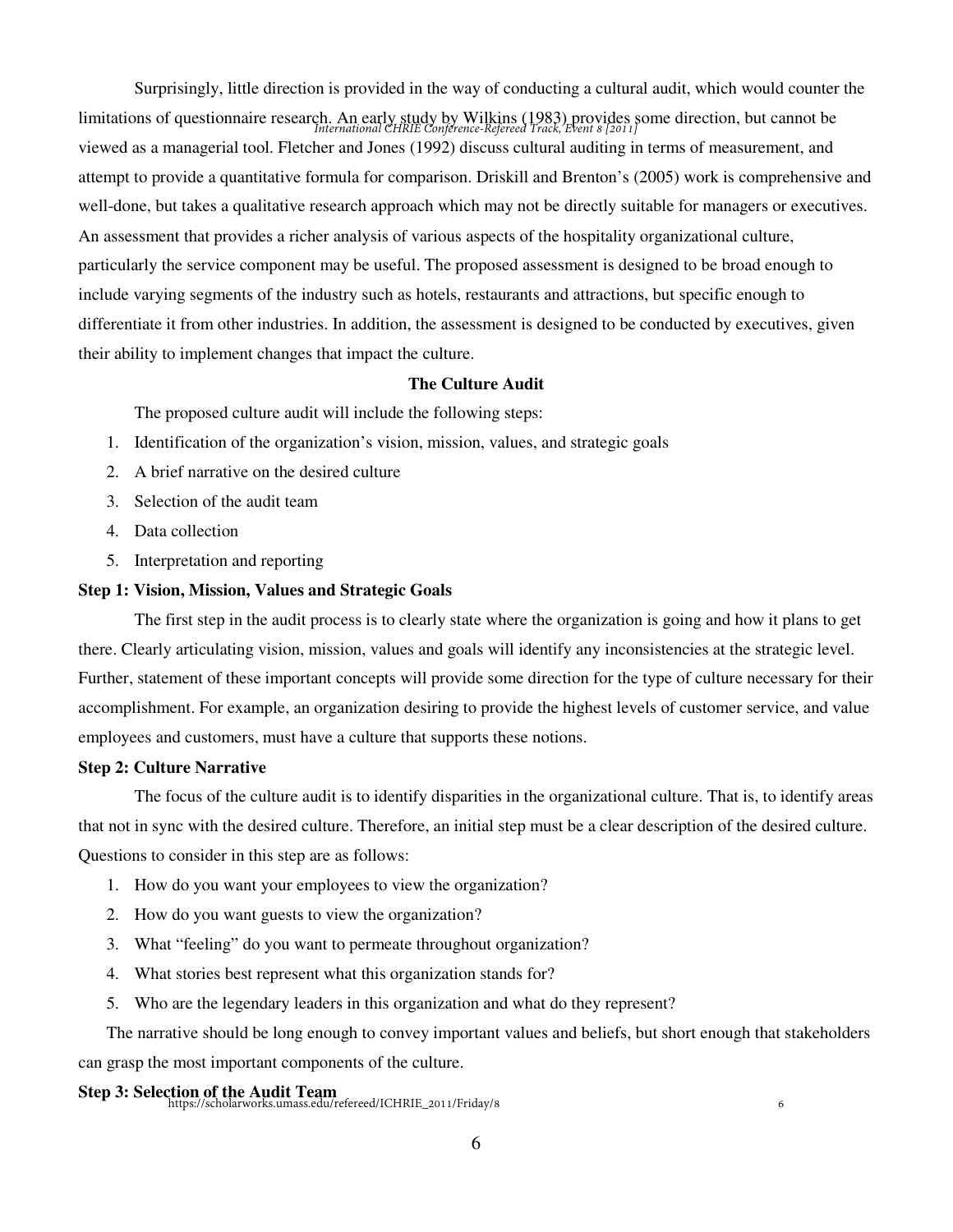To identify cultural deficits, using a team of executives or managers from varying areas of the organization would be ideal. The goal of the audit is to search for the meaning behind the artifacts, symbols, policies, practices, Testa and Sipe: The Culture Audit etc., that make up the organizational culture. Given the limitations of self-theory as previously discussed, implementing methods to ensure objectivity becomes critical. Using leaders from accounting, operations, HR, sales and marketing, etc., may be useful by allowing for multiple view points and prevent the emergence of groupthink. Similarly, using a group of both new and long-tenured stakeholders may be valuable.

#### **Step 4: Data Collection**

 A variety of methods focusing on a variety of areas should be used to collect the data for the culture audit. Taking a patchwork approach, leaders should not rely on one or two pieces of information to assess the culture, but should examine multiple aspects over multiple instances from multiples sources. This could include employee interviews, manager interviews, guest interviews and focus groups. To assess the physical artifacts of the culture, focused walk-throughs and physical plant reviews would be useful. To capture deeper components of the culture, observation of employee-employee, employee-guest, and employee-leader interactions would be revealing. Finally viewing various documents such as training manuals, orientation manuals, standard operating procedures may provide insight.

In the current model, ten areas of culture analysis are recommended. Table 2 provides a comprehensive list of the culture areas, questions to ask and specific aspects to review.

|              | <b>Culture Category and Questions</b>                                                                                                                                                                                                                                                                           | <b>What to Look For</b>                                                                                                                                                                                                                                                                 |  |
|--------------|-----------------------------------------------------------------------------------------------------------------------------------------------------------------------------------------------------------------------------------------------------------------------------------------------------------------|-----------------------------------------------------------------------------------------------------------------------------------------------------------------------------------------------------------------------------------------------------------------------------------------|--|
| 1            | <b>Physical Characteristics and General</b><br>Environment (F-O-H Vs. B-O-H)<br>What do the physical components of the<br>organization say about the culture?<br>Is there consistency behind the scenes?<br>How does it feel?<br>Are employee and customer needs considered in<br>the planning? Layout? Design? | Signage (quantity and style)<br>٠<br>Furniture and accessories<br>Tradition vs. Modern<br>Colors<br>Symbols & logos<br>٠<br>Lighting<br>$\bullet$<br>Sounds, level and type<br>$\bullet$<br>Uniforms<br>Cleanliness and organization<br>٠                                               |  |
| $\mathbf{2}$ | <b>Customs &amp; Norms</b><br>What regular behaviors and expectations are in<br>place that affect the culture?<br>What impact do these have on the culture?<br>Are guest needs a norm?<br>Is facilitation of employee needs a norm?                                                                             | Greetings<br>$\bullet$<br>Language & phrases<br>Expectations se by leadership<br>$\bullet$<br>Common employee interactions<br>Common leader-employee interactions<br>٠<br>Common leader/employee- guest interactions<br>٠<br>Unspoken rules<br>$\bullet$<br>Uniforms norms<br>$\bullet$ |  |
| 3            | <b>Ceremonies &amp; Events</b><br>What is systematically celebrated and<br>recognized at this organization?<br>Are service champions recognized?<br>What impact does this have on the culture?<br>Published by ScholarWorks@UMass Amherst, 2011                                                                 | Regular staff events held<br>$\bullet$<br><b>Birthdays</b><br>Tenure celebrations<br>٠<br>Service quality acknowledgement<br>٠<br>Certifications<br>$\bullet$<br>Holiday parties<br>Quarterly celebrations<br>7                                                                         |  |

Table 2. Areas of cultural analysis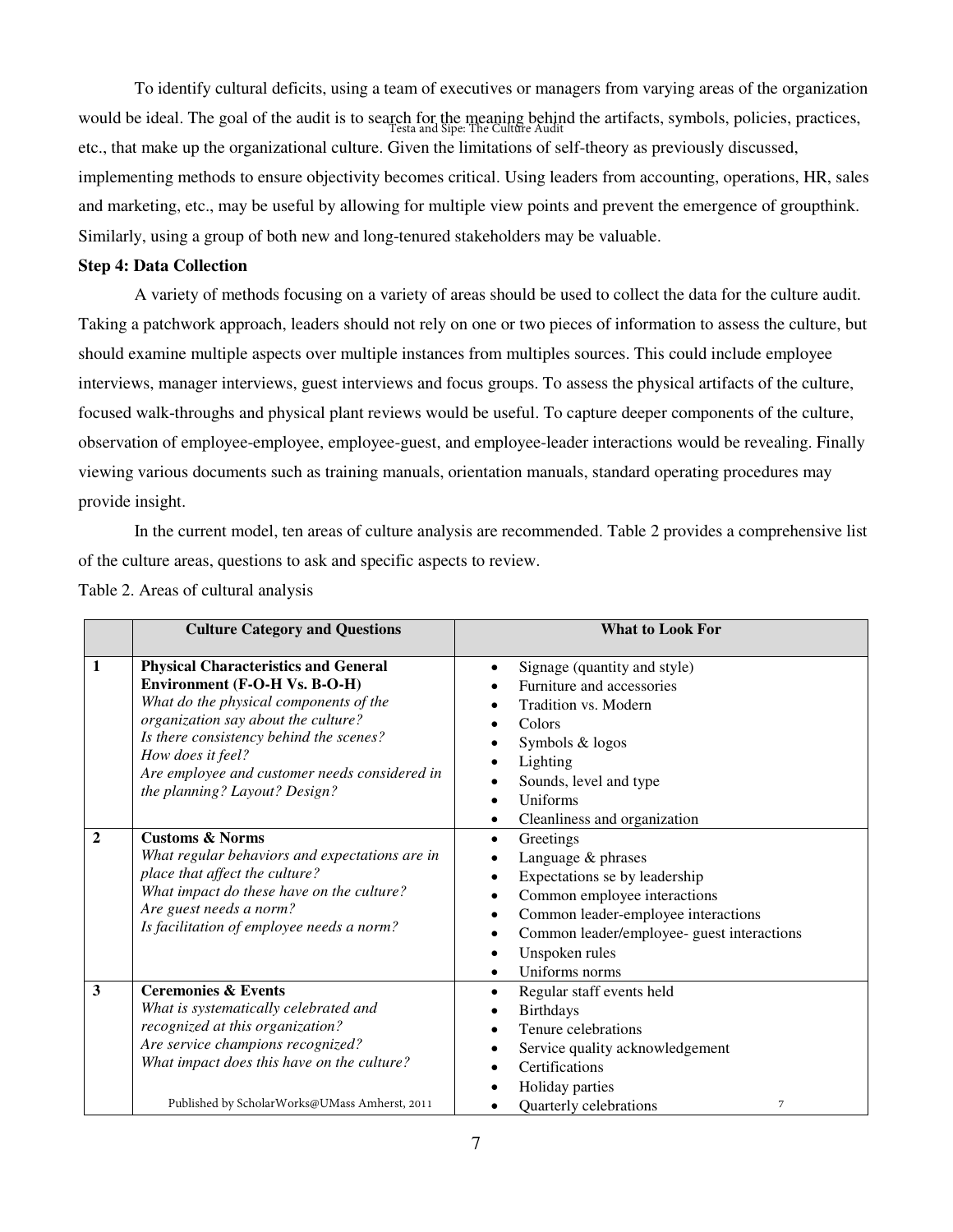|                         |                                                                                             | Formal vs. Informal gatherings<br>$\bullet$                           |  |  |
|-------------------------|---------------------------------------------------------------------------------------------|-----------------------------------------------------------------------|--|--|
| $\overline{\mathbf{4}}$ | <b>Rules &amp; Policies</b>                                                                 | What is prohibited Vs. what is permitted<br>$\bullet$                 |  |  |
|                         | How formalized is organization hational CHRIE Conference-Referee Number of rules of polices |                                                                       |  |  |
|                         | Is the culture more rule-based or empowering?                                               | Formal vs. informal rules<br>$\bullet$                                |  |  |
|                         | Does it strike a balance?                                                                   | $\bullet$                                                             |  |  |
|                         | Are rules and polices absolutes or guidelines?                                              | Depth of manuals                                                      |  |  |
|                         | Are guest/employee needs balanced with                                                      | Rule signage<br>$\bullet$<br>Number of SOPs                           |  |  |
|                         | policies?                                                                                   | $\bullet$                                                             |  |  |
|                         |                                                                                             | Amount of training on policies and procedures<br>$\bullet$            |  |  |
|                         |                                                                                             | Employee perceptions of formalization<br>$\bullet$                    |  |  |
|                         |                                                                                             | Leader perceptions of their role and function (rules vs.<br>$\bullet$ |  |  |
|                         |                                                                                             | empowerment vs. balance)                                              |  |  |
| 5                       | <b>Measurement &amp; Accountability</b>                                                     | Types of measures used<br>$\bullet$                                   |  |  |
|                         | What gets measured in this organization?                                                    | How senior leaders, supervisors and employees are<br>$\bullet$        |  |  |
|                         | What measures are most important?                                                           | evaluated                                                             |  |  |
|                         | Is there accountability?<br>Are measurements consistent with vision,                        | Measures vs. espoused Values<br>٠                                     |  |  |
|                         | mission, values?                                                                            | Promotion criteria<br>$\bullet$                                       |  |  |
|                         | Are guest and employee needs central to                                                     | Dismissal criteria<br>$\bullet$                                       |  |  |
|                         | measurement?                                                                                | Discipline system<br>$\bullet$                                        |  |  |
| 6                       | <b>Leader Behavior</b>                                                                      | Leader focus task vs. people<br>$\bullet$                             |  |  |
|                         | What do leaders make a priority here?                                                       | Leader-employee interactions<br>$\bullet$                             |  |  |
|                         | Are leaders at varying levels role models?                                                  | Leader-guest interactions<br>$\bullet$                                |  |  |
|                         | Do these leaders role model guest service                                                   | Employee perceptions of leadership<br>$\bullet$                       |  |  |
|                         | behaviors?                                                                                  | Legendary leaders                                                     |  |  |
|                         | Which leaders are most respected here and                                                   | <b>Outlaw leaders</b>                                                 |  |  |
|                         | why?                                                                                        |                                                                       |  |  |
|                         | How does this impact the culture?                                                           |                                                                       |  |  |
| 7                       | <b>Rewards &amp; Recognition</b>                                                            | Types and quantity of rewards provided<br>$\bullet$                   |  |  |
|                         | What gets rewarded in this park/attraction?                                                 | Formal Vs. informal rewards<br>$\bullet$                              |  |  |
|                         | How are employees recognized for their efforts?                                             | Employee perception of reward value<br>$\bullet$                      |  |  |
|                         | How does this impact the culture?                                                           | Amount of encouragement provided<br>$\bullet$                         |  |  |
|                         |                                                                                             | Are leaders genuine in their praise?<br>$\bullet$                     |  |  |
|                         |                                                                                             | Programs planned<br>$\bullet$                                         |  |  |
| 8                       | <b>Training &amp; Development</b>                                                           | Amount and types of training<br>$\bullet$                             |  |  |
|                         | What efforts are made to invest in human                                                    | Certifications                                                        |  |  |
|                         | resources?                                                                                  | On-the-job Vs. formal                                                 |  |  |
|                         | What impact do these efforts have on the                                                    | Orientation processes                                                 |  |  |
|                         | culture?                                                                                    | Service quality vs. rule based efforts/technical                      |  |  |
|                         | Does the discipline system promote guest and                                                | Leadership development programs                                       |  |  |
|                         | employee needs?                                                                             | Succession planning<br>$\bullet$                                      |  |  |
|                         |                                                                                             |                                                                       |  |  |
| 9                       | Communication                                                                               | How do employees find things out?<br>$\bullet$                        |  |  |
|                         | How are messages, both formal and informal<br>communicated?                                 | Email vs. memos vs. signage vs. face-to-face<br>$\bullet$             |  |  |
|                         | What is the impact on the culture?                                                          | Number and type of meetings<br>$\bullet$                              |  |  |
|                         | What do stories told in this organization reveal?                                           | Senior leader communication<br>$\bullet$                              |  |  |
|                         | Are guests//employees valued or criticized in the                                           | Are the methods effective?<br>$\bullet$                               |  |  |
|                         | stories told.                                                                               | Are the methods appropriate?<br>٠                                     |  |  |
|                         |                                                                                             | Is confidentiality ensured<br>$\bullet$                               |  |  |
|                         |                                                                                             | How much do employees find out through the<br>$\bullet$               |  |  |
|                         |                                                                                             | grapevine?                                                            |  |  |
|                         |                                                                                             | Metaphors used<br>$\bullet$                                           |  |  |
| 10                      | <b>Structure and Culture Development Efforts</b>                                            | Layers on the organizational chart<br>$\bullet$                       |  |  |
|                         | How is the organization structured?                                                         | Formal are the chains of command<br>$\bullet$                         |  |  |
|                         | Does the organizational structure (hierarchy)                                               | Disconnects between the top and bottom of the<br>$\bullet$            |  |  |
|                         | impact the culture?<br>Howhtpricksbpolnewdelsistionss.ndw/tefereed/ICHRIE_2011/Friday/8     | structure<br>8                                                        |  |  |
|                         | Are employees empowered to solve guest                                                      | <b>Communication barriers</b>                                         |  |  |
|                         |                                                                                             |                                                                       |  |  |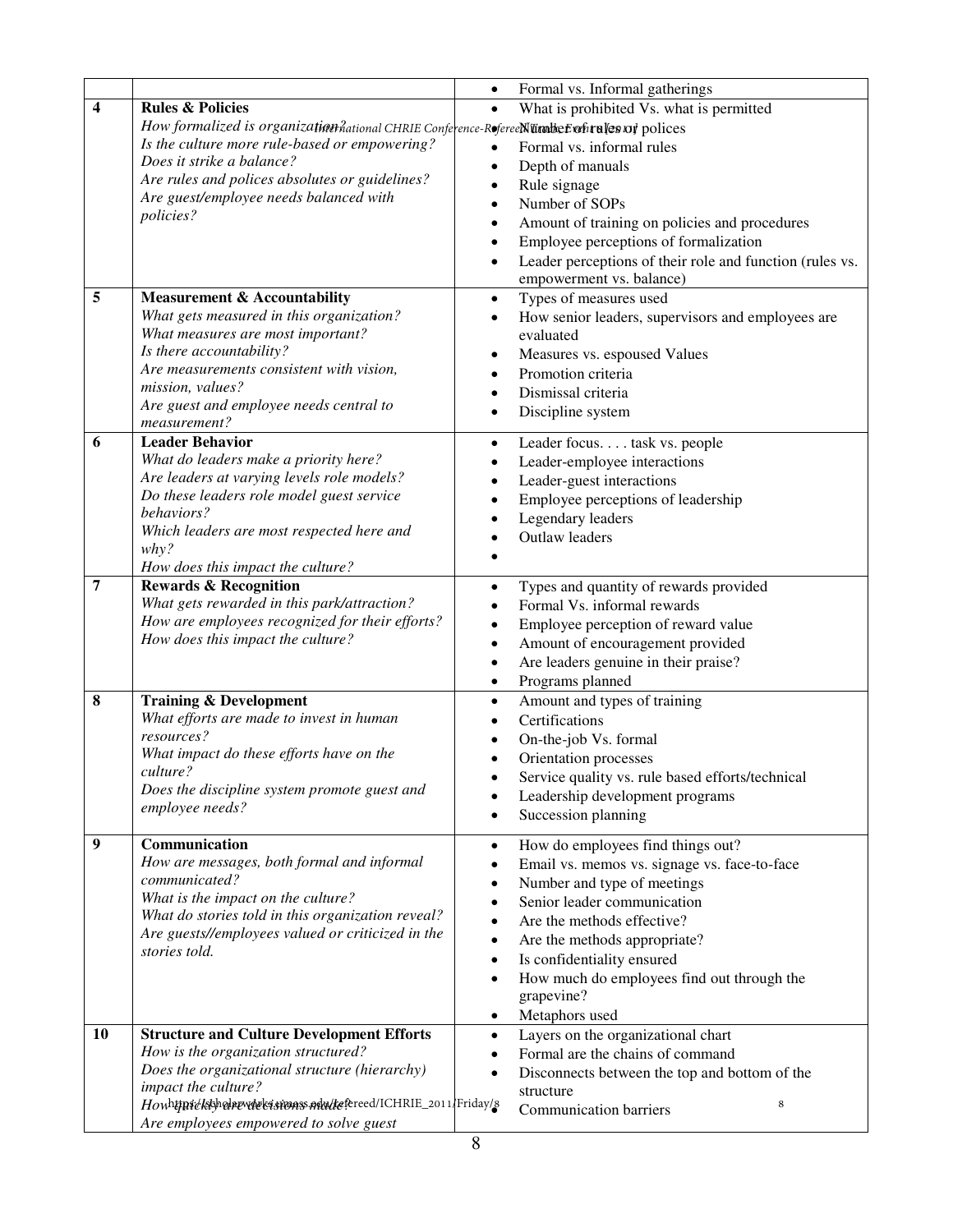| <i>problems rapidly?</i>                    | • Vision, mission, values, goal consistency                                     |
|---------------------------------------------|---------------------------------------------------------------------------------|
| Does the organization actively work towards | Senior leader activities to build the culture                                   |
| developing its culture?                     | Testa and Sipe: The Culture maplingee perception of culture development efforts |
|                                             | Employee view the culture                                                       |

 Each area of analysis listed is a common element of an organizational culture as described in past research (Driskill & Brenton, 2005; Kotter & Heskett, 1992; Schein, 2004). Similarly, each area has been focused on components important in the service setting as described in past study (Bitner, 1992; Heskett et al., 1997; Cheng, Hsu, & Huang, 2011; Schneider et al., 1998; Zeithaml et al., 1988). Each area of the analysis is the foundation of a gaps analysis between the stated or desired organizational culture (i.e., the narrative) and the actual organizational culture. Through a variety of observations, leaders are able to compare the two, and draw conclusions regarding the actual state of the organizational culture.

#### **Step 5: Interpretation and Reporting**

 The final step in the audit process is to interpret the data collected. At face value, this may seem a direct process. However, given the potential bias that can result during such a process (see Woodman and Wayne, 1985 for a review), care must be taken in drawing conclusions regarding the results. First, results of the observation can be placed into summary worksheets. Figure 2 provides an example of such a worksheet.

Figure 2. Audit summary sheet example

|              | <b>Culture Category</b>                                                                                                                                                                                                                                                                                            | <b>What to Look For</b>                                                                                                                                                                                                                              | Gaps |
|--------------|--------------------------------------------------------------------------------------------------------------------------------------------------------------------------------------------------------------------------------------------------------------------------------------------------------------------|------------------------------------------------------------------------------------------------------------------------------------------------------------------------------------------------------------------------------------------------------|------|
| $\mathbf{1}$ | <b>Physical Characteristics and General</b><br>Environment (F-O-H Vs. B-O-H)<br>What do the physical components of the<br>organization say about the culture?<br>Is there consistency behind the scenes?<br>How does it feel?<br>Are employee and customer needs<br>considered in the planning? Layout?<br>Design? | Signage (quantity and style)<br>$\bullet$<br>Furniture and accessories<br>Tradition vs. Modern<br>Colors<br>$\bullet$<br>Symbols & logos<br>Lighting<br>Sounds, level and type<br>Uniforms<br>$\bullet$<br>Cleanliness and organization<br>$\bullet$ |      |
|              | <b>Actions to Be Taken:</b>                                                                                                                                                                                                                                                                                        |                                                                                                                                                                                                                                                      |      |

9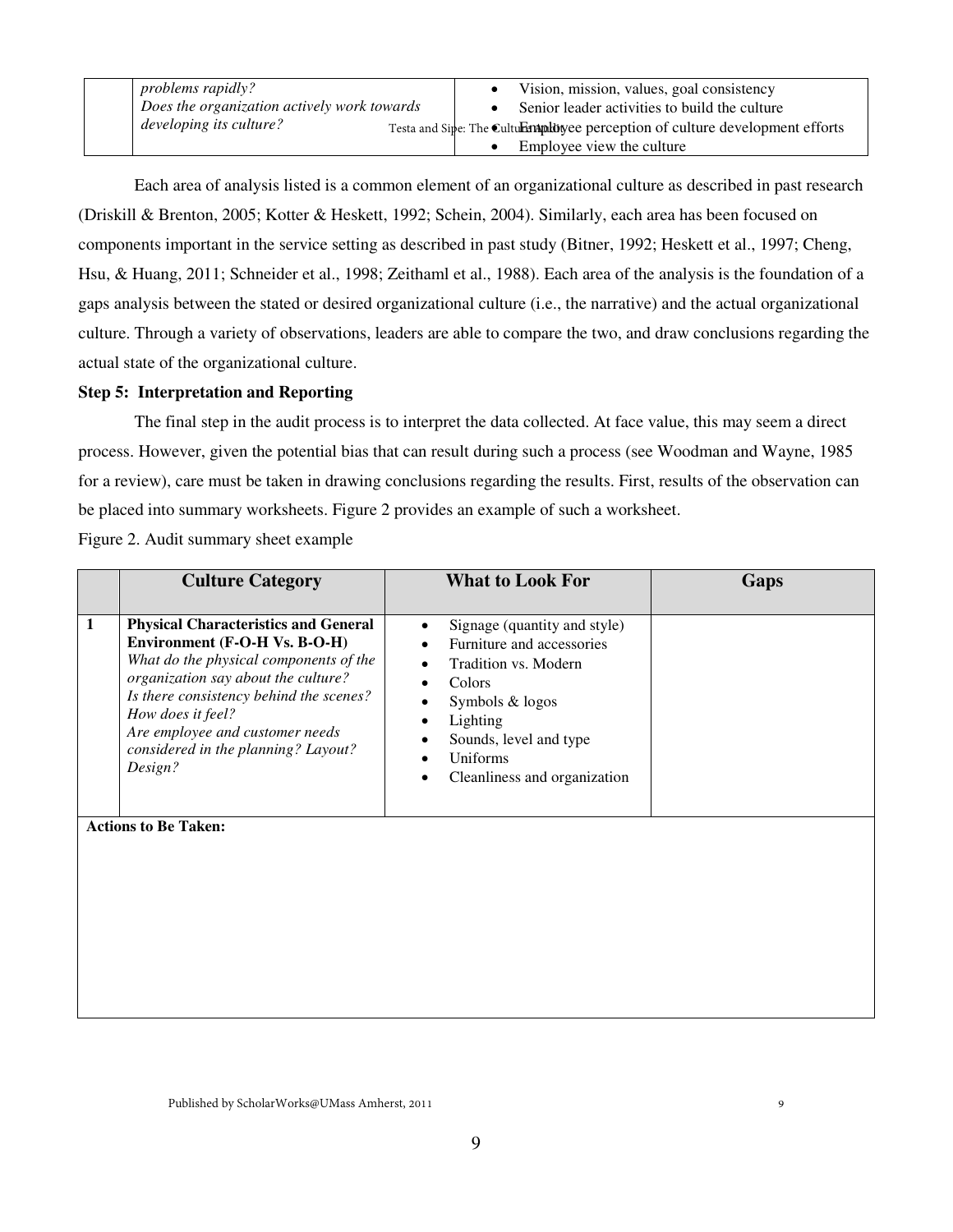| $\mathbf{2}$ | <b>Customs &amp; Norms</b><br>What regular behaviors and<br>expectations are in place that affectifistical CHRIE Conflix pectations reday headership]<br>culture?<br>What impact do these have on the<br>culture?<br>Are guest needs a norm?<br>Is facilitation of employee needs a<br>norm? | Greetings<br>$\bullet$<br>Language $&$ phrases<br>Common employee<br>interactions<br>Common leader-employee<br>٠<br>interactions<br>Common leader/employee-<br>٠<br>guest interactions<br>Unspoken rules |  |
|--------------|----------------------------------------------------------------------------------------------------------------------------------------------------------------------------------------------------------------------------------------------------------------------------------------------|----------------------------------------------------------------------------------------------------------------------------------------------------------------------------------------------------------|--|
|              | <b>Actions to Be Taken:</b>                                                                                                                                                                                                                                                                  | Uniforms norms                                                                                                                                                                                           |  |

The goal of the analysis is to draw down on values and assumptions that are revealed through the process. That is, the meaning behind the observations is the important factor rather than the observations themselves. To ensure objective and thorough results, several factors should be considered:

- 1. Use combinations of observed elements to form consistent themes. Rather than focusing on a single observation or example, use multiple examples from various sources to identify patterns in the culture. These patterns or themes provide the basis for identifying beliefs and assumptions.
- 2. Include both positive and negative observations to form themes. Often, negative examples can be more revealing then positive examples.
- 3. Discuss these themes in a group setting with no judgments. Members of the audit team must be able to honestly reveal their interpretation with no threat of criticism or retaliation. A group dialogue that allows for connections among the observers is desirable.
- 4. Tell stories rather than revealing facts. Stories help to provide linkages in a thorough and compelling way. In addition, stories help to reveal deep dimensions of the culture.
- 5. Identify conflicts between artifacts and beliefs, as well as conflicts between espoused values and actual organizational action. These conflicts can form the basis of actions that should be taken to strengthen the culture.
- 6. Identify values and assumptions that are revealed by the themes that emerge. The ability to take the analysis to the root level as discussed by Schein (1992) will be a measure of the success of the audit. In addition, the validity of these assumptions should be questioned. Are the assumptions still valid or have they been negated by innovation or changes in the marketplace. 10 https://scholarworks.umass.edu/refereed/ICHRIE\_2011/Friday/8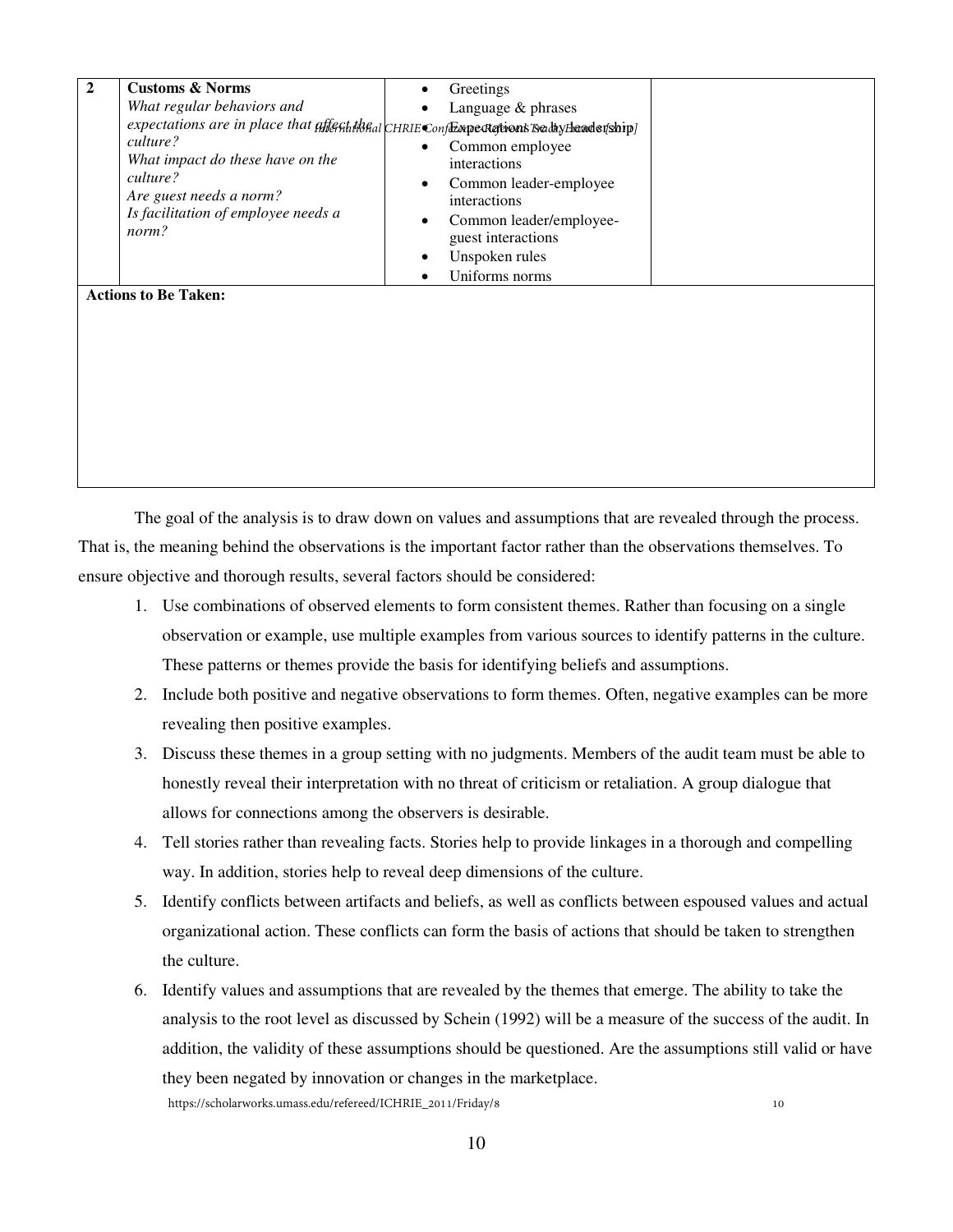7. Use the findings to take action. Once the results have been discussed and deciphered, the critical next step is to act based on the findings. The categories used in the culture analysis can also be used as a Testa and Sipe: The Culture Audit model for action planning.

#### **Conclusion**

 The purpose of this study was to provide a theoretical foundation for conducting an organizational culture audit in the hospitality environment. It seems clear that a strong customer-focused culture would be beneficial in gaining competitive advantage. In an effort to craft such a culture, an applied model is proposed which should allow hospitality executives and their executive committees to conduct a thorough assessment of their culture. By identifying deficiencies or gaps, action may be taken to strengthen the culture. It is hoped the direction provided here is useful for researchers and practitioners, however several limitations exist.

 First, cultural auditing can be a very complex task and one that requires careful application. This model may simplify the process, but caution must be used in both that data collection and the interpretation. Next, while many areas of organizational culture are provided here, the model may not be useful for all organizations as is. Every culture is different there may be additional areas of analysis that should be included. This study should however provide an adequate starting point for varying types of organizations. Finally, the literature on organizational culture is vast. While mainstay authors and studies have been included, an expanded version of this paper can pay greater attention to components of culture assessment that could not be addressed here.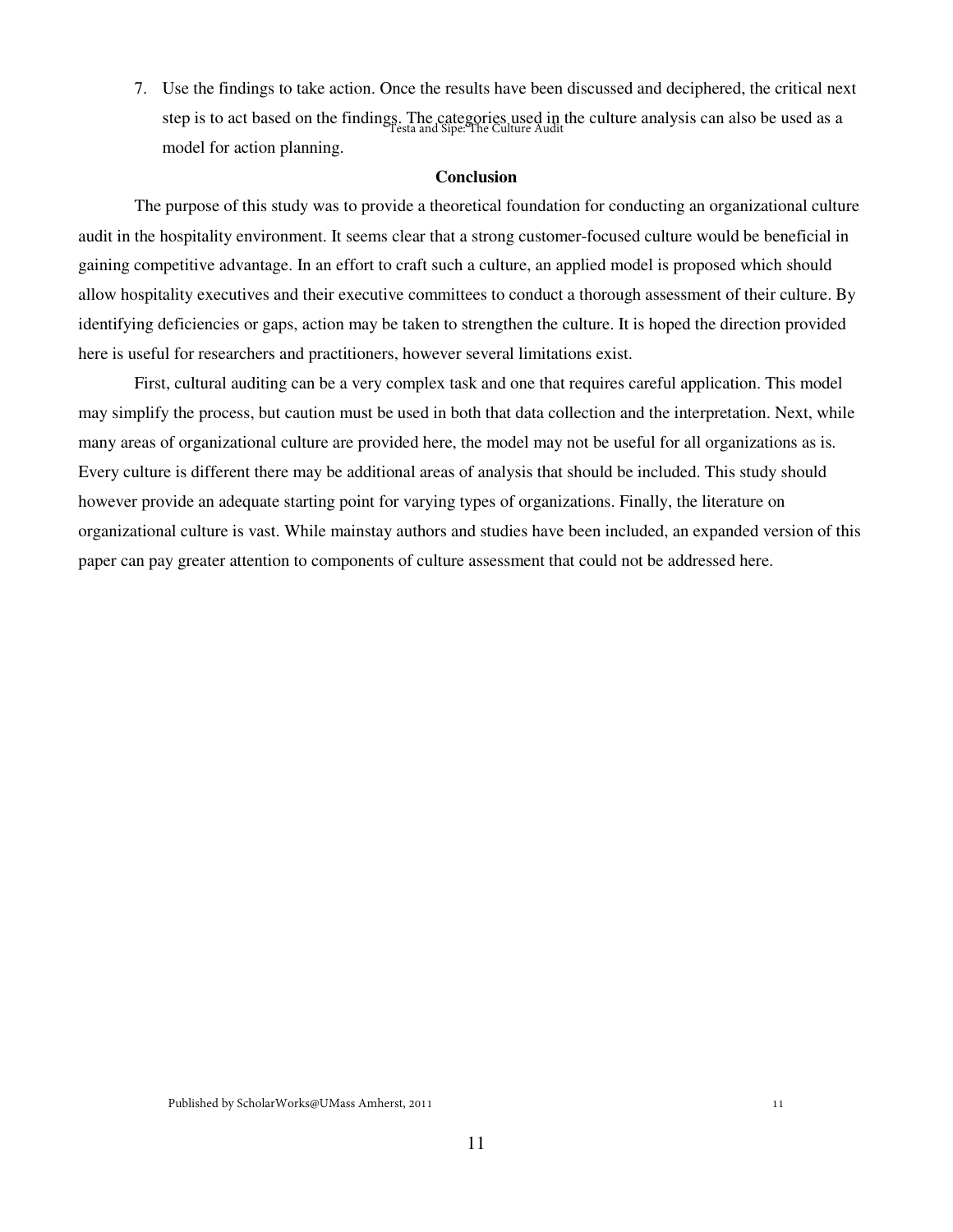#### **References**

- Ashforth, B. E., & Mael, F. (1989)*inSocialnidentity* dhgory and the organization of *Lademy of Management Review*, 14, 20-39.
- Birnbaum, D., & Sommers, M. J. (1986). The influence of occupational image subcultures on job attitudes, job performance, and the job attitude-job performance relationship. *Human Relations*, 39, 661-672.
- Bitner, M.J. (1992). Servicescapes: the impact of physical surroundings on customers and employees. *Journal of Marketing*, 56, 57-71.
- Cheng, K., Hsu, C., & Huang, C. (2011). A study on the application of 6-sigma on the enhancement of service quality. *Quality & Quantity*, 45, Online.
- Dawson, M., Abbott, J., & Stowe, S. (In Press). The Hospitality Culture Scale: A measure of organizational culture and personal attributes. *International Journal of Hospitality Management*.
- Denison, D. R., & Mishra, A. K. (1995). Toward a theory of organizational culture and effectiveness. *Organizational Science*, 6, 204-223.
- Deshpande, R. & Webster, F. E. (1989). Organizational culture and marketing: Defining the research agenda. *Journal of Marketing*, 53, 3-15.
- Drennan, D. (1992). *Transforming company culture*. London: McGraw-Hill.
- Driskill, G.W., & Brenton, A. L. (2005). *Organizational culture in action: A cultural analysis workbook*. Thousand Oaks: Sage Publications.
- Elmadag, A. B., Ellinger, A. E., & Franke, G. R. (2008). Antecedents and consequences of frontline service employee commitment to service quality. *Journal of Marketing Theory and Practice*, 16, 95-110.
- Enz, C. A. (1986). *Power and shared values in the corporate culture*. Ann Arbor: UMI Research Press.
- Fletcher, B., & Jones, F. (1992). Measuring organizational culture: The cultural audit. *Managerial Accounting Journal*, 7, 30-36.
- Heskett, J.L., Sasser, W.E. and Schlesinger, L.A. (1997). *The service profit chain: How leading companies link profit and growth to loyalty, satisfaction and value*. New York: The Free Press.
- Hofstede, G. (1980). Motivation, leadership, and organization: Do American theories apply abroad? *Organizational Dynamics,* 9, 42-58.
- Hofstede, G. (1988). Attitudes, values and organizational culture: Disentangling the concepts. *Organization Studies*, 19, 477-492.
- House, R. J., Wright, N., & Aditya, R. N. (1997). Cross-cultural research on organizational leadership: A critical analysis and a proposed theory. In P.C. Earley, & M. Erez (Eds.), *New perspectives on international/organizational psychology* (pp.535-625). San Francisco: New Lexington.
- Kemp, S., & Dwyer, L. (2001). An examination of organizational culture- the Regent Hotel, Sydney. *International Journal of Hospitality Management*, 20, 77-93.
- Kilic, C., & Dursun, T. (2010). The effect of organizational culture on customer orientation. The *Journal of American Academy of Business*, 15, 1-7.
- Kotter, J. P., & Heskett, J. L., (1992). *Corporate culture and performance*. New York: Free Press.
- LeBlanc, C. L., & Mills, K. E. (1995). Competitive advantage begins with positive culture. *Nation's Restaurant News*, 29, 22-24.
- Leidner, D. E., & Kayworth, T. (2006). Review: A review of culture in information systems research: Toward a theory of information technology culture conflict. *MIS Quarterly*, 30, 357–399.
- Lund, D.(2003).Organizational culture and job satisfaction. *Journal of Business & Industrial Marketing,* 18, 219– 236.
- Ogbonna, E., & Lloyd, C. H. (2002). Managing organizational culture: Insights from the hospitality industry. *Human Resource Management Journal*, 12, 33-53.
- O'Reilly, C.A., Chatman, J.A., & Caldwell, D.F. (1991). People and organizational culture: A profile comparison approach to assessing person–organization fit. *Academy of Management Journal*, 34, 487–516.
- Reichers, A. E., & Schneider, B. (1990). Climate and culture: An evolution of constructs. In B. Schneider (Ed.), *Organizational climate and culture* (p. 5-39). San Francisco: Jossey-Bass.
- Reichfield, F., & Sasser, W. (1990). Zero defections: quality comes to customer service. *Harvard Business Review*, 68, 105-111. https://scholarworks.umass.edu/refereed/ICHRIE\_2011/Friday/812